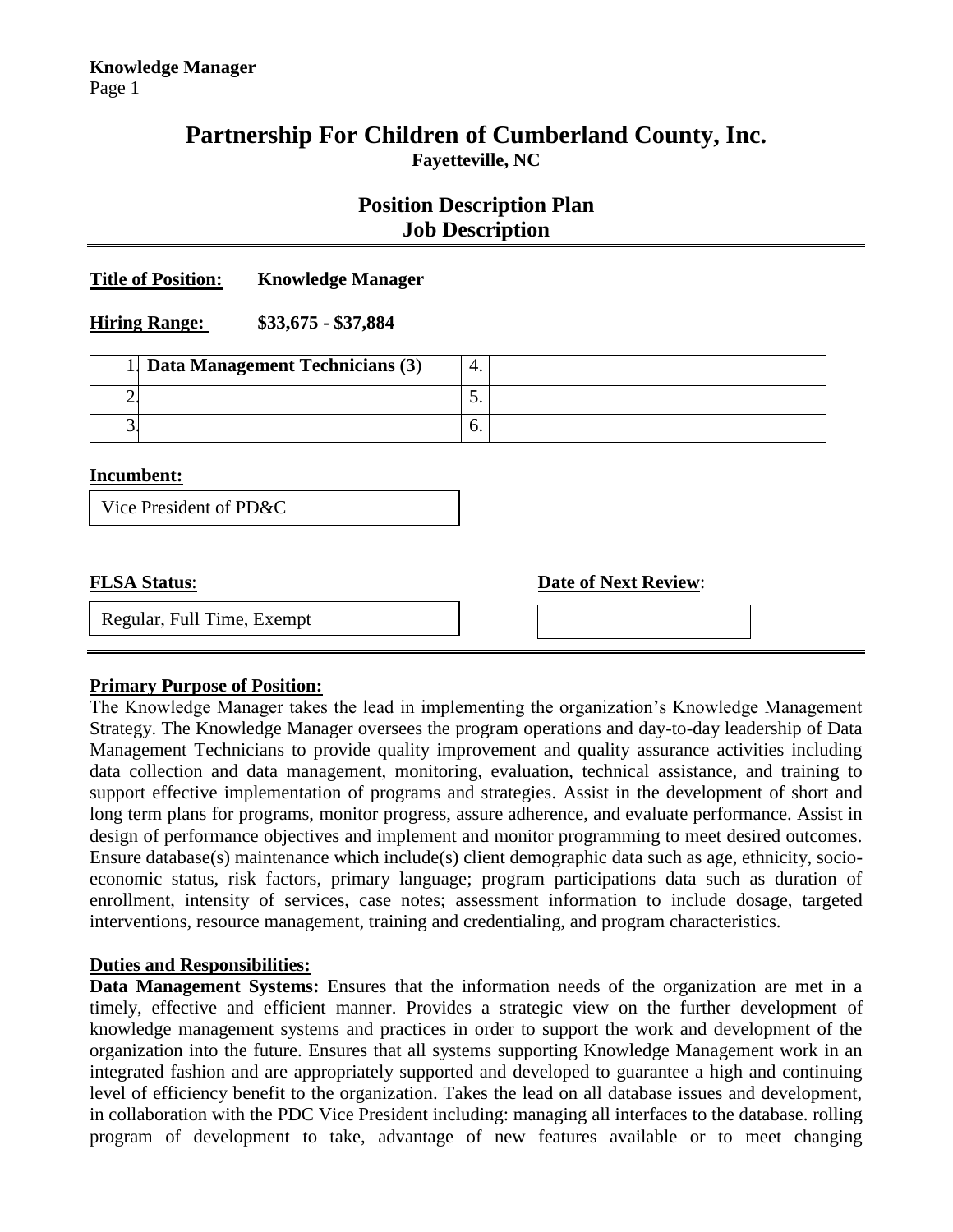organizational requirements, managing software updates, coordinating the end of subscription year rollover process, managing user access, and data cleansing Ensures that the maximum amount of useful information is extracted from the organization's data systems through use of reporting tools, and acting as a single point of contact for all data requests. Manages the relationship with third party software providers of the website, extranet, membership database and online survey tool. Takes the lead in encouraging employees to share knowledge, ensuring they are aware of the knowledge management resources available to support their work, are appropriately trained and are using the systems efficiently and productively.

**Website Design**: Coordinates Web development, design and maintenance of PFC's Web site for currency and cohesion, and serves as the primary point of contact for creating and maintaining web pages and best practices for PFC web. Ensures the alignment, overall functionality and presentation of Web site. Works collaboratively with Community Engagement Liaison and the Social Media workgroup to ensure correct graphic, identity and Web standards to Web and to provide solutions to implementation and functionality issues; and performs related work as required.

**Data Visualization:** Assists with the design and creation of visualizations of new high-impact visual applications to make data actionable and facilitate decision making for the Board and staff. Collaboratively identifies the best means to visually depict the intermediate as well as final data analytics results in ways to provide effective process for mining new insights and assisting in decision making for solving complex problems. Applies design and data analysis techniques to organize the presentation of data in visually innovative ways in order to make it easier to understand, insightful, and actionable by end users. Lead the complete lifecycle of visual analytical applications; from development of mock-ups & storyboards to complete production ready application. Manages a repository of re-usable data visualization templates and views.

**Program Monitoring**: Ensures compliance by external Smart Start direct service partners and Partnership in house Smart Start activities to support compliance of programmatic implementation. Conduct on-site compliance monitoring to analyze the effectiveness of compliance programming. Recommends necessary revisions or implementation of processes, reports, and/or plan of actions; ensuring compliance with internal and regulatory guidelines of programs. Track program progress and ensure milestones are met on schedule. Prepare preliminary reports and fact sheets evaluating the impact, efficiency, and effectiveness of programs. Be the first point of contact should a question from the community or from the service providers arise related to programmatic issues.

**Managerial Functions**: Supervises Data Management Technicians by articulating expectations, displaying model behavior, maintaining open lines of communication and being clear about roles and relationships. Conducts performance evaluations, reviews timesheets and expense reports, and promptly addresses and resolves any unit issues as needed. Oversee professionals and their work to provide training and/or to develop specific resources to support goals of the three program areas (e.g., training manuals, design guidelines, informative research, etc.). Determine appropriate strategies and associated level of technical effort needed for tasks and authorize contractors to conduct tasks. Develop contractor task orders and approve monthly payment requests from contractors. Review reports and products to ensure quality.

**In addition**. In the event the Knowledge Manager possesses bilingual skills, the incumbent may be required to perform translation services at the direction of the President.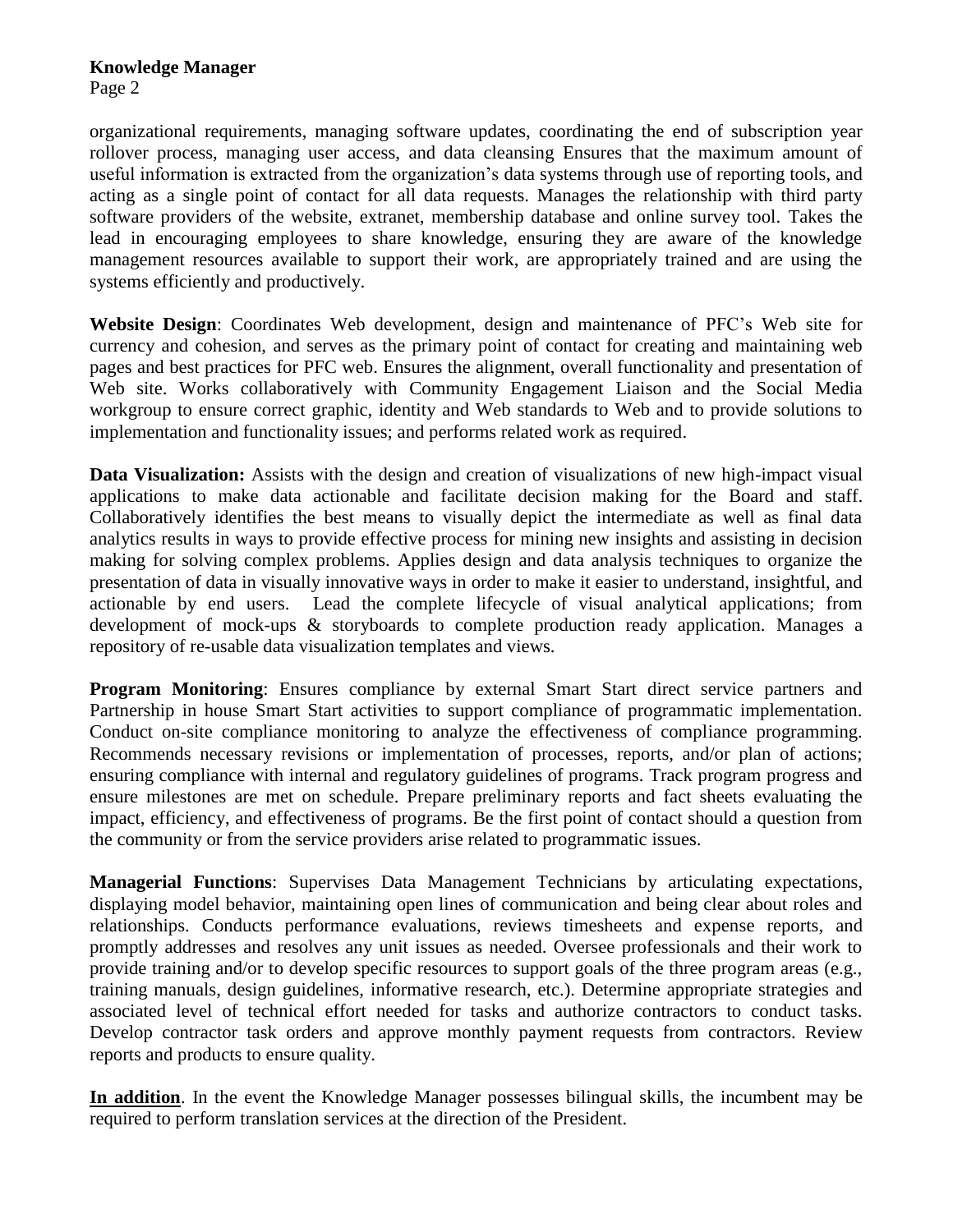# **Knowledge Manager**

Page 3

Travel may be required, as needed. Personal vehicle may be required for travel.

The Knowledge Manager will attend committee meetings and participate in community events and PFC sponsored events at the direction of the President.

It is the responsibility of all staff to contribute to the positive work environment at PFC.

PFC staff may work multiple grant activities: Time worked will be allocated as appropriate.

PFC staff may work in other counties at the direction of the PFC President or designee; Time worked will be allocated as appropriate.

PFC employees will abide by the PFC policies and procedures and confidentiality statement in regards to working with sensitive information.

Frequent evening and/or weekend work required in service delivery areas may be required.

The Knowledge Manager is responsible for other duties as assigned.

# **ESSENTIAL FUNCTIONS : (2)**

*Exempt/ Supervisor*

- 1. Provides input into department/division objectives/long range plans; assures all goals are met in areas of responsibility; provides input into annual work plans, programs, staffing requirements, equipment requirements, and related budgets, as appropriate; acknowledges and abides by all PFC established policies and procedures;
- 2. Assures the technical and/or professional expertise of subordinates; assures participation in all required training programs; encourages individual career development;
- 3. Creates and maintains an atmosphere conducive to good employee/management relations; recognizes the rights of individual employees; addresses problems affecting employee/management relations;
- 4. Assures the productivity and quality of work for all areas of responsibility; identifies/recognizes/analyzes problems; selects and implements sound/timely/effective solutions; promotes participation, cooperation, and teamwork; adjusts leadership style to individual, group, and/or situation needs;
- 5. Responds to concerns/complaints (internal and/or external) in a professional/timely manner; communicates concerns/complaints to immediate supervisor, when appropriate; maintains composure at all times;
- 6. Reviews the performance of staff to encourage growth and development; provides on-going feedback with frequent contact with employees;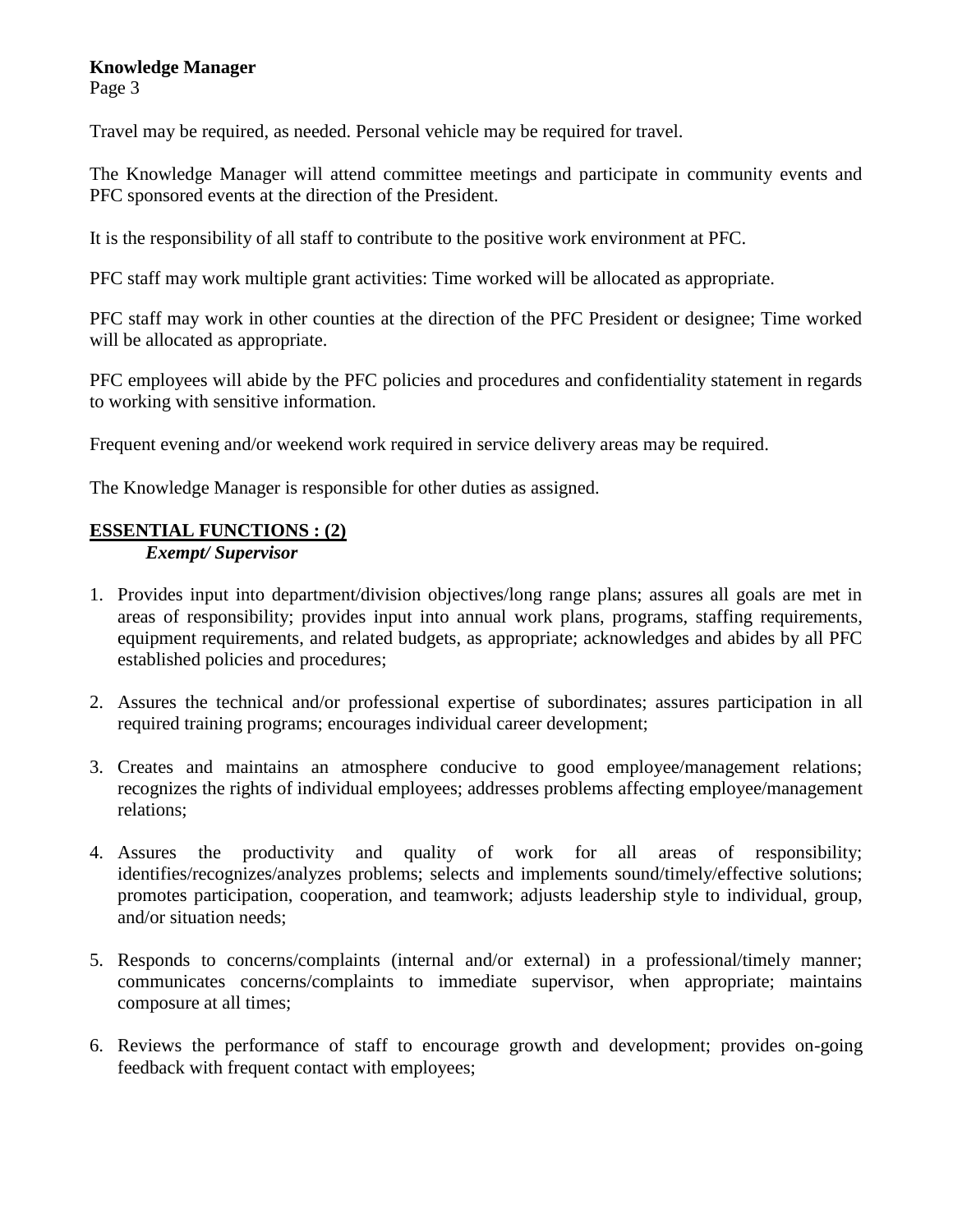### **Knowledge Manager**

Page 4

- 7. Performs timely employee reviews in accordance with organizations policies/procedures; applies appraisal process accurately and impartially; corrects performance deviations; subordinates, collectively, meet 90% of their standards;
- 8. Prioritizes work, based upon project requirements, to ensure effective utilization of available resources; anticipates needs; provides accurate and timely reports in all areas of responsibility.
- 9. Interacts with other departments and/or providers of service; assures information that affects other employees/providers is communicated to the proper recipients.
- 10. Takes initiative to accomplish goals; demonstrates ability to learn the job; develops and maintains appropriate skills for the position.

## **Knowledge, Skills, and Abilities:**

- 1. Knowledge of community and community resources, and understanding of the needs of the early childhood service delivery system: both the best practices needed for children's development, and the capacities of the existing system.
- 2. Works with clients and customers to assess their needs, provide information or assistance, resolve their problems, or satisfy their expectations; knows about available products and services; is committed to providing quality products and services.
- 3. Is open to change and new information; adapts behavior or work methods in response to new information, changing conditions, or unexpected obstacles; effectively deals with ambiguity
- 4. Exhibit a thorough knowledge of the organization's mission and functions, and how it's social, political, and technological systems work and operates effectively within them; this includes the programs, policies, procedures, rules, and regulations of the organization.
- 5. Knowledge of methods, metrics, tools, and techniques of Business Process Reengineering.
- 6. Adept at organizing work, setting priorities, and determining resource requirements; determining short- or long-term goals and strategies to achieve them; coordinating with other organizations or parts of the organization to accomplish goals; monitoring progress and evaluates outcomes.
- 7. Proven skills to influence, motivate, and challenge others; adapts leadership styles to a variety of situations.
- 8. Ability to inspire, motivate, and guide others toward goal accomplishments. Consistently develops and sustains cooperative working relationships. Encourages and facilitates cooperation within the organization and with customer groups; fosters commitment, team spirit, pride, trust. Develops leadership in others through coaching, mentoring, rewarding and guiding employees.
- 9. Makes sound, well-informed, and objective decisions; perceives the impact and implications of decisions; commits to action, even in uncertain situations, to accomplish organizational goals; causes change.